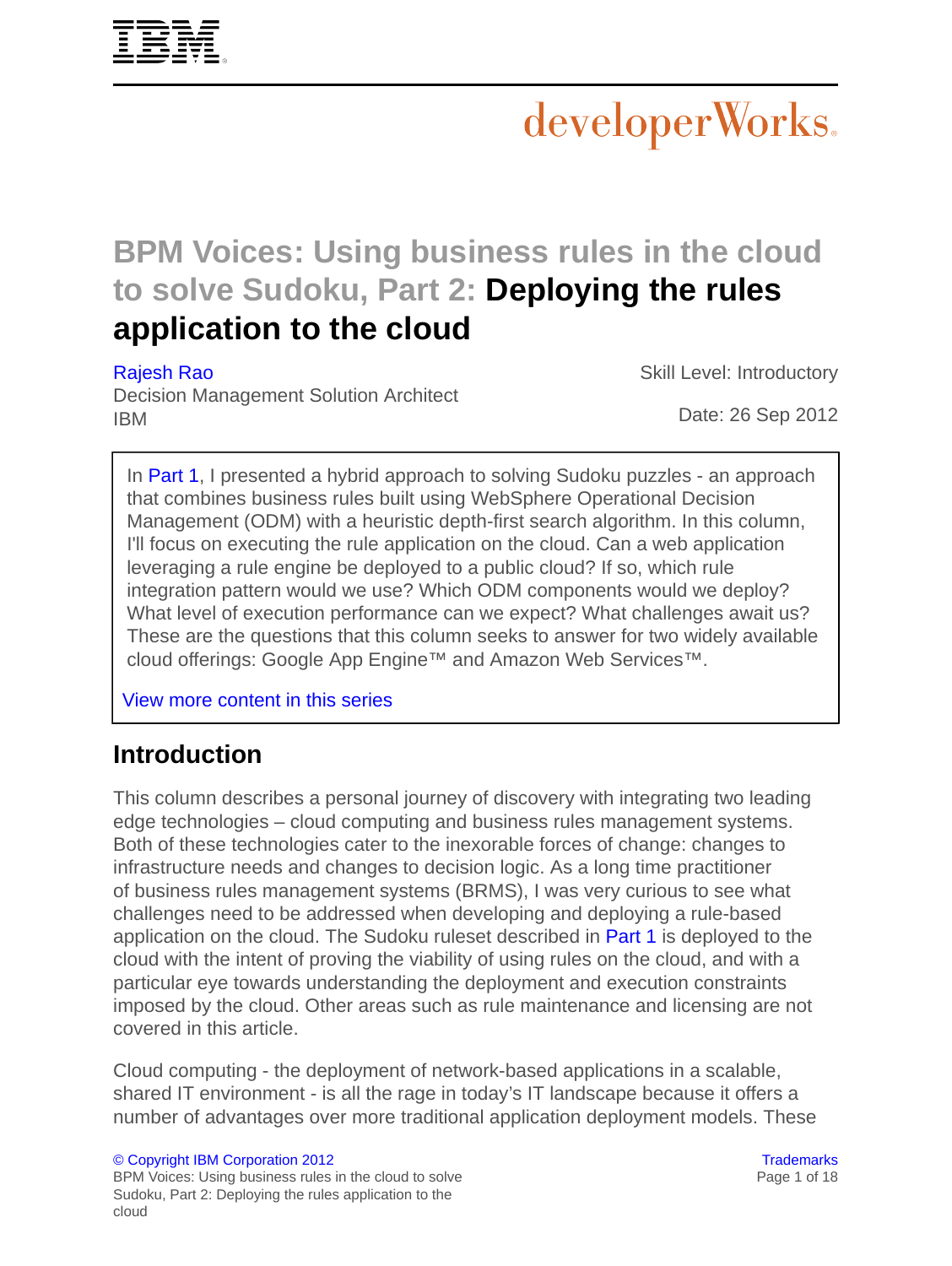advantages include massive scalability, near-immediate availability and provisioning, and improved cost management controls.

Cloud computing represents a fundamental shift not only for IT administrators, but also architects and developers. From a development perspective, particularly interesting is Platform as a Service (PaaS), which delivers development environments as a service. In the PaaS model, cloud providers deliver a [computing](http://en.wikipedia.org/wiki/Computing_platform) [platform](http://en.wikipedia.org/wiki/Computing_platform), which typically includes an operating system, programming language execution environment, database, and web server. These services are free or offered on a pay-per-use basis. Application developers can develop and run their software solutions on a cloud platform without the cost and complexity of buying and managing the underlying hardware and software layers. Additionally, in many PaaS offerings the underlying resources scale automatically to meet application demand. Examples of PaaS include: [Amazon™ Elastic Beanstalk](http://en.wikipedia.org/wiki/Amazon_Web_Services), [Google App](http://en.wikipedia.org/wiki/Google_App_Engine) [Engine](http://en.wikipedia.org/wiki/Google_App_Engine), [Microsoft® Azure](http://en.wikipedia.org/wiki/Azure_Services_Platform) and [IBM SmartCloud®](http://www.ibm.com/cloud-computing/us/en/) Application Services.

Applications built using the PaaS model are then run on the provider's infrastructure and are delivered to the general public via the internet from the provider's servers. This deployment model is termed the public cloud. Typically, the services available on the public cloud are constrained by the vendor's design and capabilities. Considering these restrictions, I was curious to see whether rule applications can be developed and deployed at all using them. What components of WebSphere ODM would we use? How should the rule applications be packaged? These are the questions I set out to answer when building the application and writing this column. Here, we explore deployment of a web application on two popular public cloud services with a free daily quota: Google App Engine and Amazon Web Services (AWS).

# **The Sudoku web application**

The Sudoku web application provides an interface for users to enter Sudoku puzzles and invoke the rule engine on the server. The goals of the Sudoku web application are straightforward:

- The application should be available to the general public over the internet.
- The application should employ a rule engine (using the ruleset described in [Part](http://www.ibm.com/developerworks/bpm/bpmjournal/1206_col_rao/1206_col_rao.html) [1\)](http://www.ibm.com/developerworks/bpm/bpmjournal/1206_col_rao/1206_col_rao.html) in the back end to solve Sudoku.
- The application should be user-friendly. It should use an interactive AJAX-based front end to capture the Sudoku configuration and to display the solution along with step-by-step explanations.

Figure 1 shows the web application, which you can find [here.](http://sudoku-web-env-hnyeth7e8i.elasticbeanstalk.com/) The top part of the illustration shows the screen that allows a user to enter Sudoku data or import it as a string. The bottom part illustrates the solution screen that results from clicking **Solve using Rules**. The list on the right depicts the step-by-step reasoning used by the rule engine. Clicking on any of the list items highlights the cell corresponding to the reasoning step and displays the Sudoku solution derived thus far.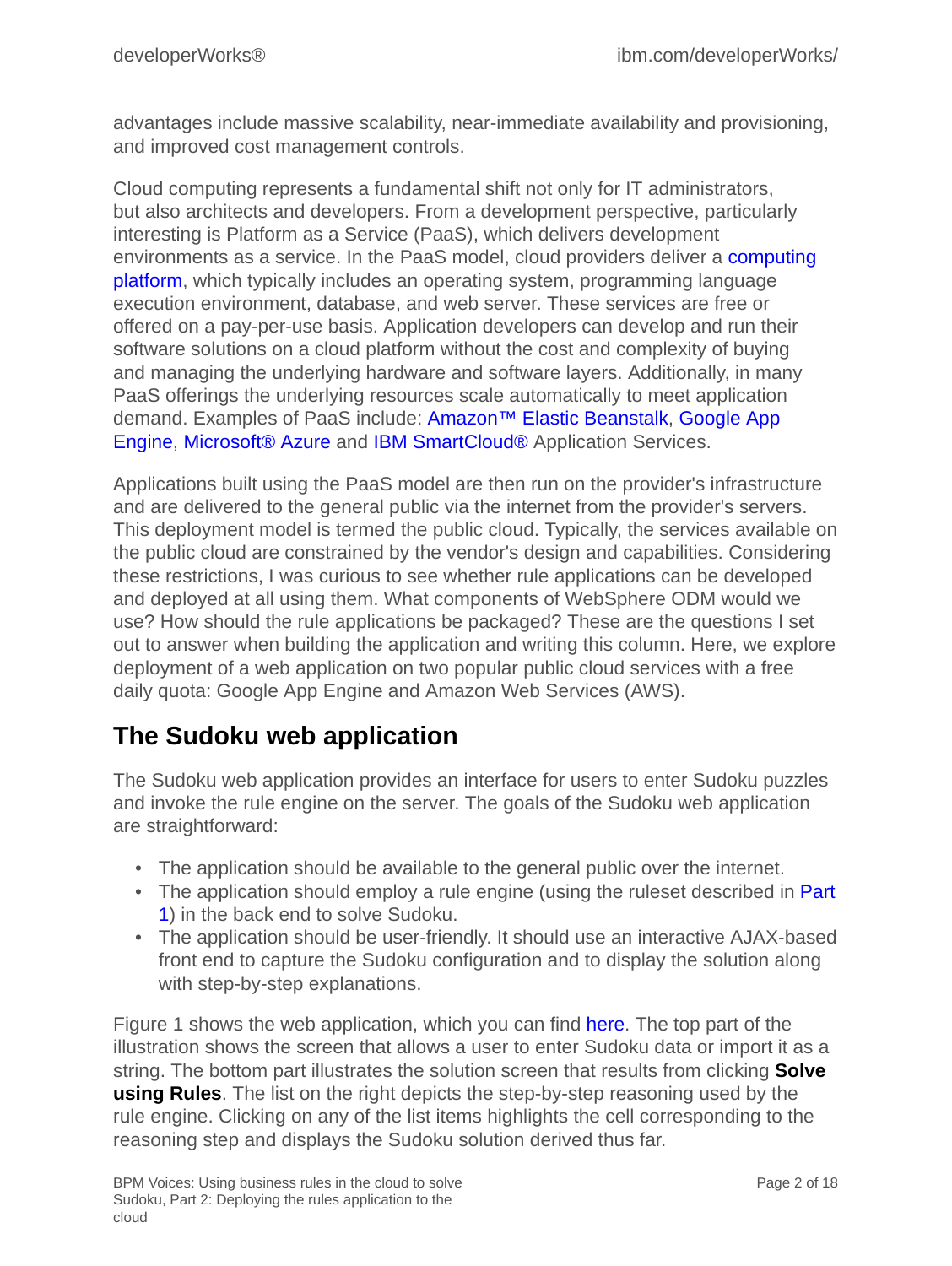#### **Figure 1. Sudoku web application**



The web application was built using Google Web Toolkit™ (GWT), which is a development toolkit that is used to build complex browser-based applications. The GWT SDK provides a set of core Java APIs and widgets. These allow a developer to write AJAX applications in Java and then compile the source to highly optimized JavaScript that runs across all browsers, including mobile browsers for

BPM Voices: Using business rules in the cloud to solve Sudoku, Part 2: Deploying the rules application to the cloud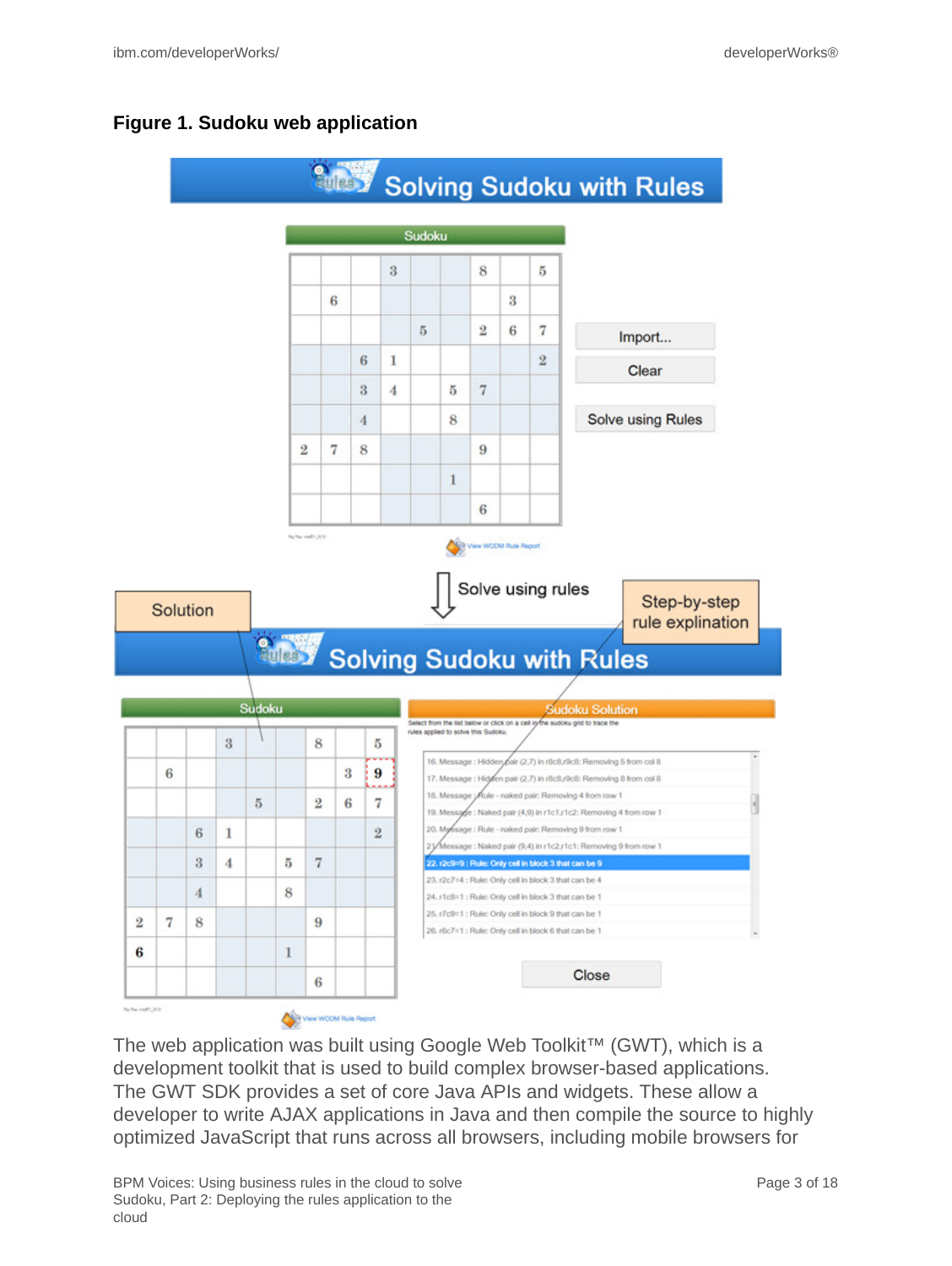Android™ and the iPhone®. You can find an introduction to the GWT SDK, along with instructions for its installation and usage within Eclipse, [here.](https://developers.google.com/web-toolkit/gettingstarted) I found that using the Google Plugin for Eclipse makes development of GWT apps very enjoyable.

Using GWT, all coding is done using Java, HTML and CSS. The application code is compartmentalized into server code, client code and shared code. GWT compiles the client-side Java code and shared Java code into JavaScript, which can run on any web browser. The client-side JavaScript communicates with the server using the [GWT Remote Procedure Calls](https://developers.google.com/web-toolkit/doc/latest/tutorial/RPC) (RPC) framework, which allows the client and server components of the web application to exchange Java objects over HTTP. The server-side code that gets invoked from the client is referred to as a service, and is implemented using the Java servlet architecture. Within the client code, GWT automatically generates a proxy class to make calls to the service and handles serialization of the Java objects passing back and forth between the client and the service.

Deploying an application built using GWT to a web server is straightforward. All you need to do is copy the client-side HTML, CSS and JavaScript files generated by GWT to the web server. The server-side code is also easily deployed to a servlet container since the GWT compiler creates output in a standard WAR directory structure.

# **Rule integration**

The client code is typical GWT fare, but of more interest is the service definition that invokes the rule engine on the server side. This service definition takes a string representation of the Sudoku grid as an argument and returns a Sudoku object that contains the solution grid along with a step-by-step explanation of the heuristics used to arrive at the solution. The following listing shows the service definition.

```
/**
 * The client side stub for the RPC service.
 */
@RemoteServiceRelativePath("sudoku")
public interface SudokuService extends RemoteService {
 Sudoku solveSudokuUsingRules(String sudokuDataString) throws
IllegalArgumentException;
}
```
The server-side implementation of this service invokes the SudokuSolver, which, as described in [Part 1,](http://www.ibm.com/developerworks/bpm/bpmjournal/1206_col_rao/1206_col_rao.html) uses a hybrid approach combining WebSphere ODM and depthfirst search to arrive at the solution. The server-side implementation is show below. The Sudoku solver and the rule engine are invoked in line 16.

```
1./**
2. * The server side implementation of the RPC service.
3. */4.public class SudokuServiceImpl extends RemoteServiceServlet implements
5. SudokuService {
6.
7. public Sudoku solveSudokuUsingRules(String sudokuDataString) throws
```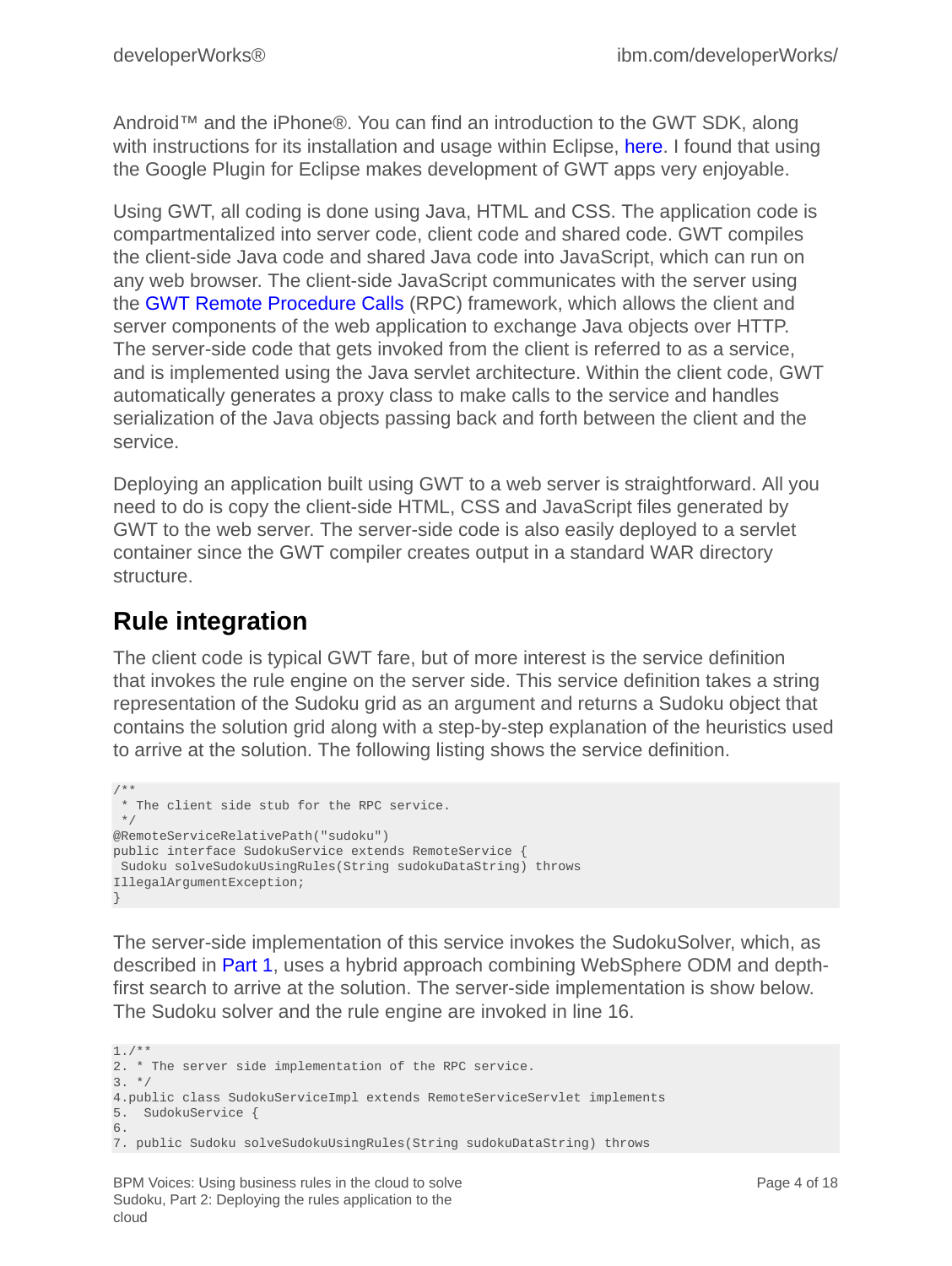```
 IllegalArgumentException {
8. // Verify that the input is valid.
9. String errorMsg = FieldVerifier.isValidData(sudokuDataString);
10. if (errorMsg != null) {
11. throw new IllegalArgumentException(errorMsg);
12. }
13.
14. SudokuWrapperNode solution = null;
15. try {
16. solution = (new
    SudokuSolver(getServletContext())).solve(sudokuDataString);
17. } catch (Exception e) {
18. throw new IllegalArgumentException(e);
19. }
20.
21. Sudoku sudoku = null;
22. if (solution != null) {<br>23. sudoku = solution.ge
      sudoku = solution.getSudoku();
24.25. return sudoku;
26. }
```
Note that the Sudoku class and all its associated classes, including all the Java classes comprising the execution object model (XOM), must be placed in the shared code compartment in the GWT application because they are used on the client side as well as on the server side. Additionally, all these classes are tagged to be serializable to enable them to be transported between the server and the client.

WebSphere ODM provides many different options for integration rules into an application. The most versatile deployment of rules involves usage of an application server. However, this is not a suitable deployment option on the public cloud because we are constrained by the vendor's platform and capabilities. Instead we use an embedded rule engine, as shown in Figure 2, where the rule engine loads a ruleset from a JAR file and executes in the same JVM as the invoking application. This ruleset is exported from the rule project that was described in [Part 1](http://www.ibm.com/developerworks/bpm/bpmjournal/1206_col_rao/1206_col_rao.html), using either WebSphere ODM Rule Designer or Decision Center console. Note that the ruleset should be thoroughly unit tested in the Rule Designer or Decision Center before it is exported.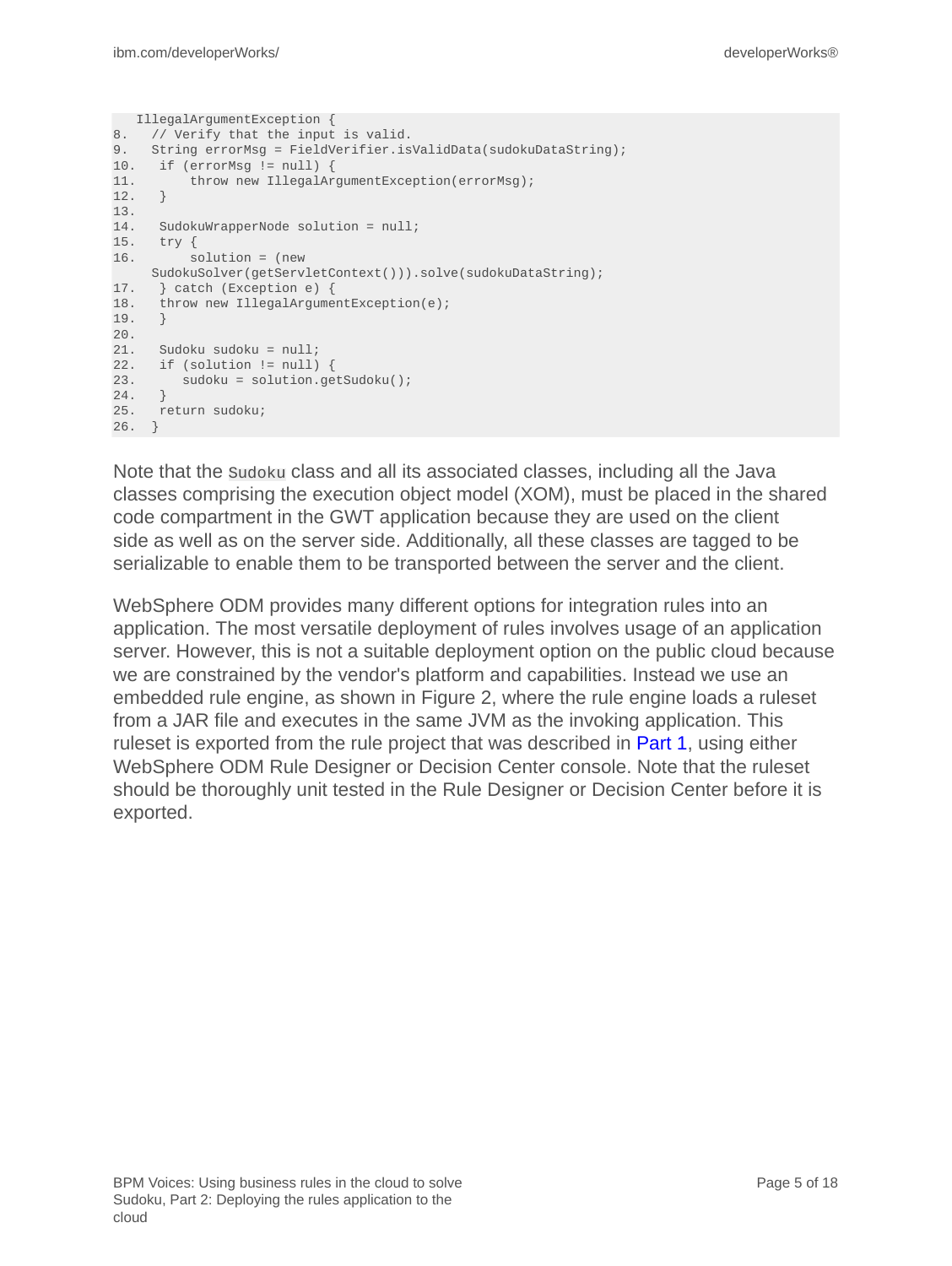

#### **Figure 2. Application architecture**

SudokuSolver, the key server-side class, instantiates a RuleEngine class, which in turn uses an embedded WebSphere ODM rule engine (IlrContext) for its execution. The ruleset is loaded from a JAR file that is packaged with the application. During execution, the RuleEngine makes use of the ServletContext to load the ruleset JAR as a resource, as shown in line 17 of the code listing below. The RuleEngine makes use of the WebSphere ODM API (lines 31-36) to create the ruleset parameter and execute the embedded rule engine.

```
1. public class RuleEngine implements IRuleEngine {
2. private static final Logger LOG =
   Logger.getLogger(RuleEngine.class.getName());
3. private static String rulesetPath = "/WEB-INF/sudoku-rules.jar";
4. private static IlrRuleset ruleset = null;
5. private IlrContext context = null;
6.
7. public RuleEngine(ServletContext servletContext) {
8. super();
9. try {
10. init(servletContext);
11. } catch (Exception e) {
12. …
13. }
14. }
15.
16. private void init(ServletContext servletContext) throws
    FileNotFoundException, IOException {
```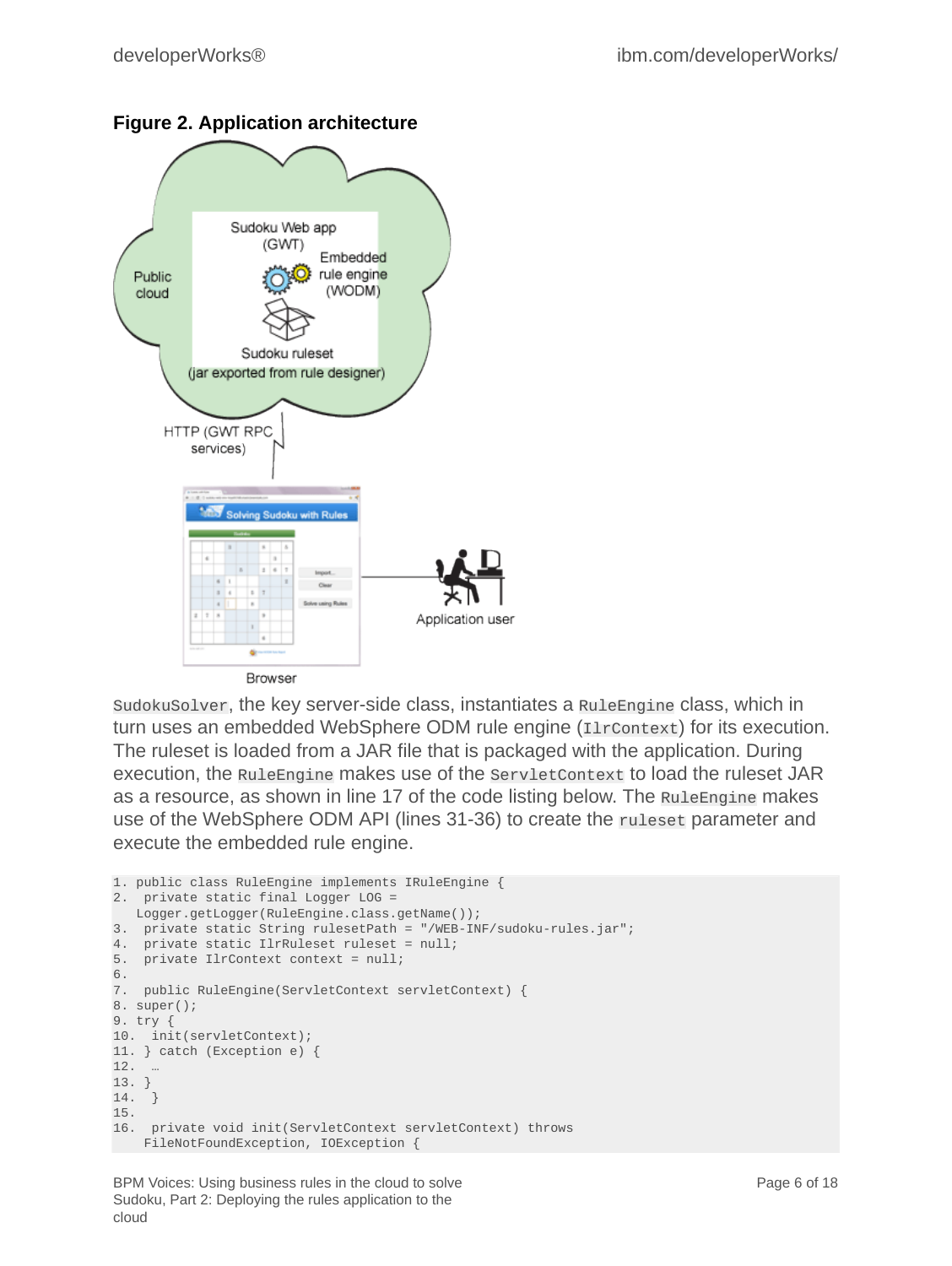```
17. InputStream in =
     servletContext.getResourceAsStream(rulesetPath);
18. JarInputStream is = new JarInputStream(in);
19. IlrRulesetArchiveLoader rulesetloader = new
    IlrJarArchiveLoader(is);
20. IlrRulesetArchiveParser rulesetparser = new
     IlrRulesetArchiveParser();
21.
22. ruleset = new IlrRuleset();
23. rulesetparser.setRuleset(ruleset);
24. boolean parsed =
     rulesetparser.parseArchive(rulesetloader);
25. // Create the engine
26. context = new IlrContext(ruleset);
27. }
28.
29. public void run(Sudoku sudoku) {
30. // Initialize the inputs
31. IlrParameterMap inputs = new IlrParameterMap();
32. inputs.setParameter("sudoku", sudoku);
33. context.setParameters(inputs);
34.
35. // Execute the ruleset
36. IlrParameterMap outputs = context.execute();
37. context.reset();
38. }
39. …
40. };
```
One downside of using an embedded engine is that it's not possible to perform hot deployments of rulesets. In other words, when rules change, the ruleset has to be regenerated from the Rule Designer or Decision Center and the Sudoku web application has to be rebuilt and redeployed in order for the new rules to take effect. Therefore, this deployment option is not viable when rules change often. A far superior option in such cases would be to use Rule Execution Server provided as a component of WebSphere ODM Decision Server. Rule Execution Server is an environment for executing rules that provides management, performance, logging and security capabilities. It delegates rule execution to an Execution Unit (XU), which runs as a resource adapter for Java EE Connector Architecture (JCA 1.5) on a web server or application server and enables hot deployment of rulesets. We'll explore which of the cloud offerings permit usage of this deployment option.

With the basic web application in place, let's turn our attention to deployment on the selected public cloud infrastructure.

## **Deploying the Sudoku application using Google App Engine**

[Google App Engine](https://developers.google.com/appengine/docs/java/overview) for Java enables web applications built using standard Java technologies to be run on Google's scalable infrastructure. An Eclipse plugin, bundled with the App Engine and GWT SDKs, makes it easy to develop web applications using GWT and deploy them to App Engine.

App Engine uses the Java 6 JVM to run Java applications in a secured sandbox environment which isolates the application for security and service. The sandbox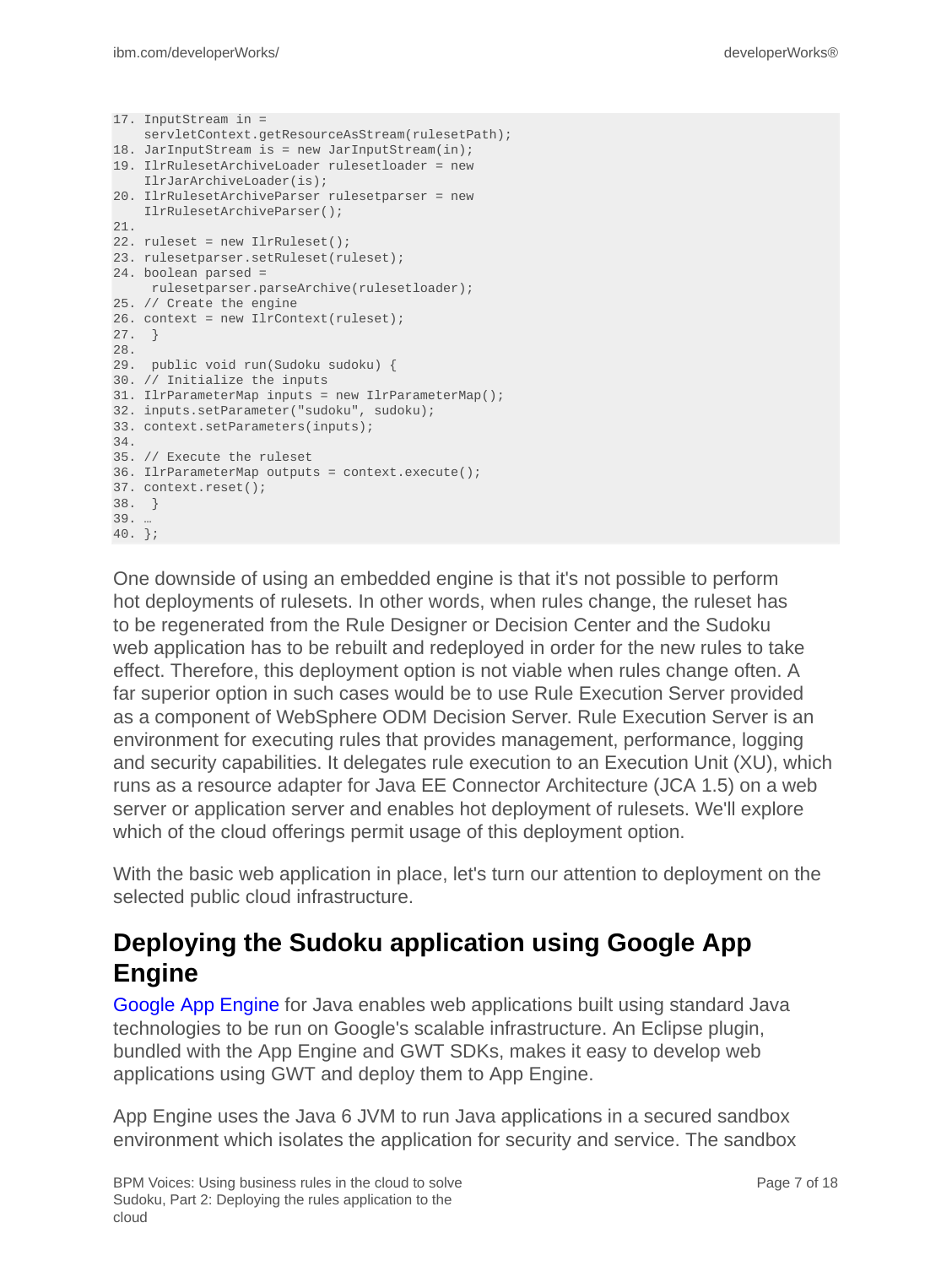imposes some restrictions on the application; for example, an app can't spawn threads or write data to a local file system. App Engine uses [the Java Servlet](http://java.sun.com/products/servlet/) [standard](http://java.sun.com/products/servlet/) for web applications. The application's servlet classes, JavaServer Pages (JSPs), static files and data files, along with the deployment descriptor (the web.xml file) and other configuration files are packaged in a standard WAR directory structure. App Engine serves requests by invoking servlets as configured in the deployment descriptor.

Up to a certain limit, resources consumed by App Engine applications are free of cost. Billing for resource above these free limits can be controlled by setting a daily resource budget, as described [here.](https://developers.google.com/appengine/docs/billing)

#### **Installing Google App Engine**

You can download the Google App Engine SDK for Java [here](https://developers.google.com/appengine/downloads) and install it as an Eclipse plugin. The plugin adds new project wizards and debug configurations to the Eclipse workspace containing App Engine projects. Using this plugin, you can test and debug App Engine projects locally using a development server that simulates the App Engine sandbox restrictions. You can find more information on running the development server [here.](https://developers.google.com/appengine/docs/java/tools/devserver)

#### **Building and packaging the application on Google App Engine**

For building the web application, you need to supplement the default libraries of an App Engine application build path with the jrules-engine.jar, as shown in Figure 3.

| type filter text                                                                                                                                                                                                                                                                                                                                                             | <b>Java Build Path</b>                                                                                                                                                                                                                                                                  | $\mathbf{G} \bullet \mathbf{C} \bullet \mathbf{V}$                                                                                                  |
|------------------------------------------------------------------------------------------------------------------------------------------------------------------------------------------------------------------------------------------------------------------------------------------------------------------------------------------------------------------------------|-----------------------------------------------------------------------------------------------------------------------------------------------------------------------------------------------------------------------------------------------------------------------------------------|-----------------------------------------------------------------------------------------------------------------------------------------------------|
| <b>b</b> Resource<br><b>Builders</b><br><b>Soogle</b><br>Java Build Path<br><b>D</b> Java Code Style<br><b>b</b> Java Compiler<br><b>b</b> Java Editor<br>Javadoc Location<br><b>Project Facets</b><br><b>Project References</b><br><b>Refactoring History</b><br><b>Run/Debug Settings</b><br><b>Fask Repository</b><br><b>Task Tags</b><br><b>b</b> Validation<br>WikiText | Source <b>B</b> Projects <b>B</b> Libraries<br>Order and Export<br>ⅇ<br>JARs and class folders on the build path:<br>ind jrules-engine.jar - sudoku-web-gae/war/WEB-INF/lib<br>App Engine SDK [App Engine (1) - 1.6.4]<br>GWT SDK [GWT (1) - 2.4.0]<br>JRE System Library [jdk1.6.0_31] | Add JARs<br>Add External JARs<br>Add Variable<br>Add Library<br>Add Class Folder<br>Add External Class Folder<br>Edit<br>Remove<br>Migrate JAR File |

#### **Figure 3. Adding the rule engine JAR to the build path**

BPM Voices: Using business rules in the cloud to solve Sudoku, Part 2: Deploying the rules application to the cloud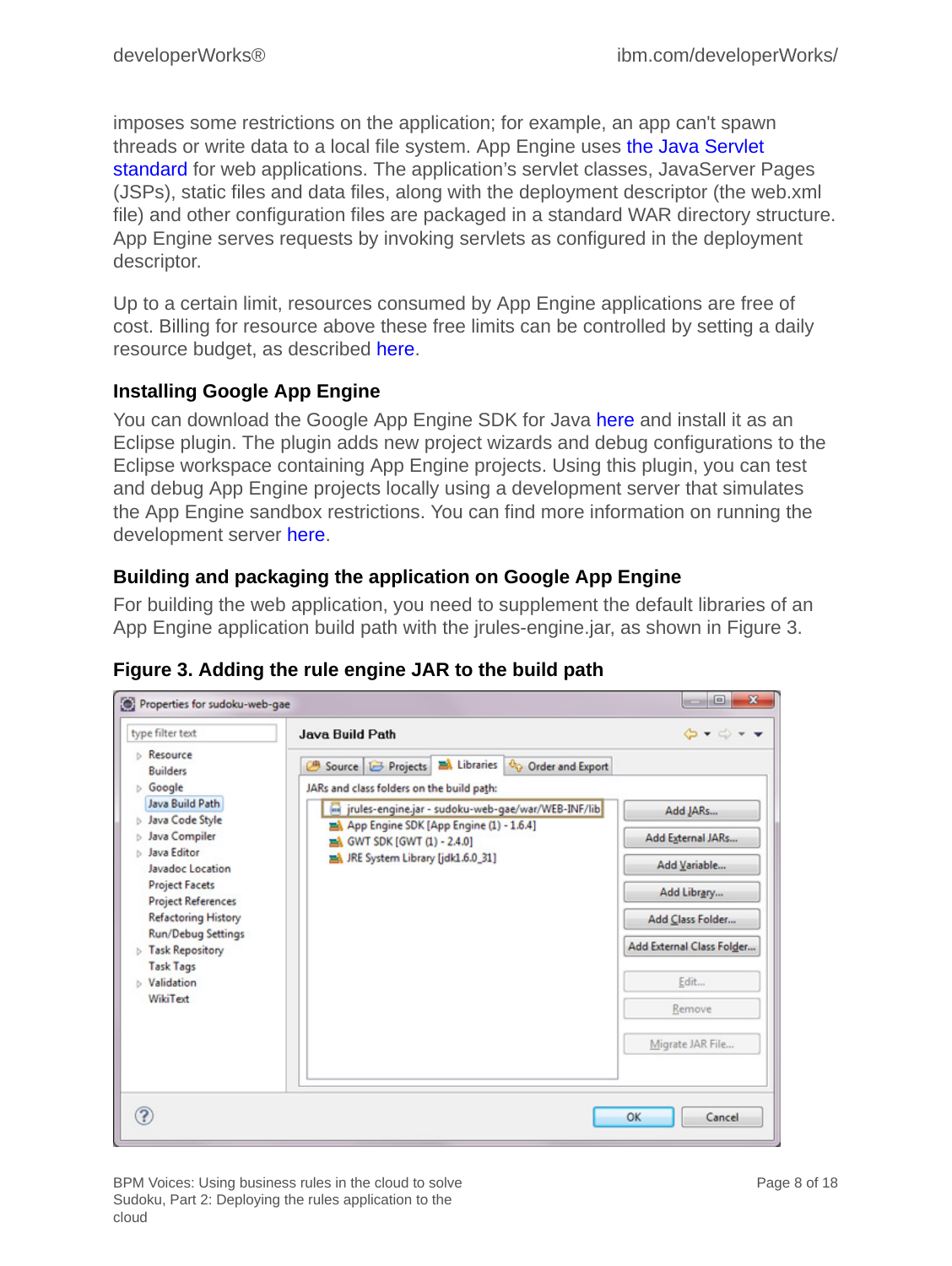However, when packaging for execution, some additional JARs are necessary. To pass the licensing checks, the sam.jar that is bundled with your installation of WebSphere ODM must be packaged with the application. In addition, the ruleset is bundled as a JAR file and placed in the WEB-INF directory so that the rules can be accessed and loaded by the rule engine. Also in the WEB-INF directory is the web.xml, which has the servlet mappings, and the appengine-web.xml, which contains App Engine settings. Figure 4 shows the packaging for deployment.



#### **Figure 4. Application packaging for execution**

#### **Deploying the application on Google App Engine**

Before deploying an application, you need to obtain an application ID from the [App](https://appengine.google.com/) [Engine Administration Console.](https://appengine.google.com/) This is where the application identifier is chosen: sudoku-rules.appspot.com in our case. This identifier is used in the Google App Engine settings for the project as shown in Figure 5, thereby linking the development workspace with the cloud application.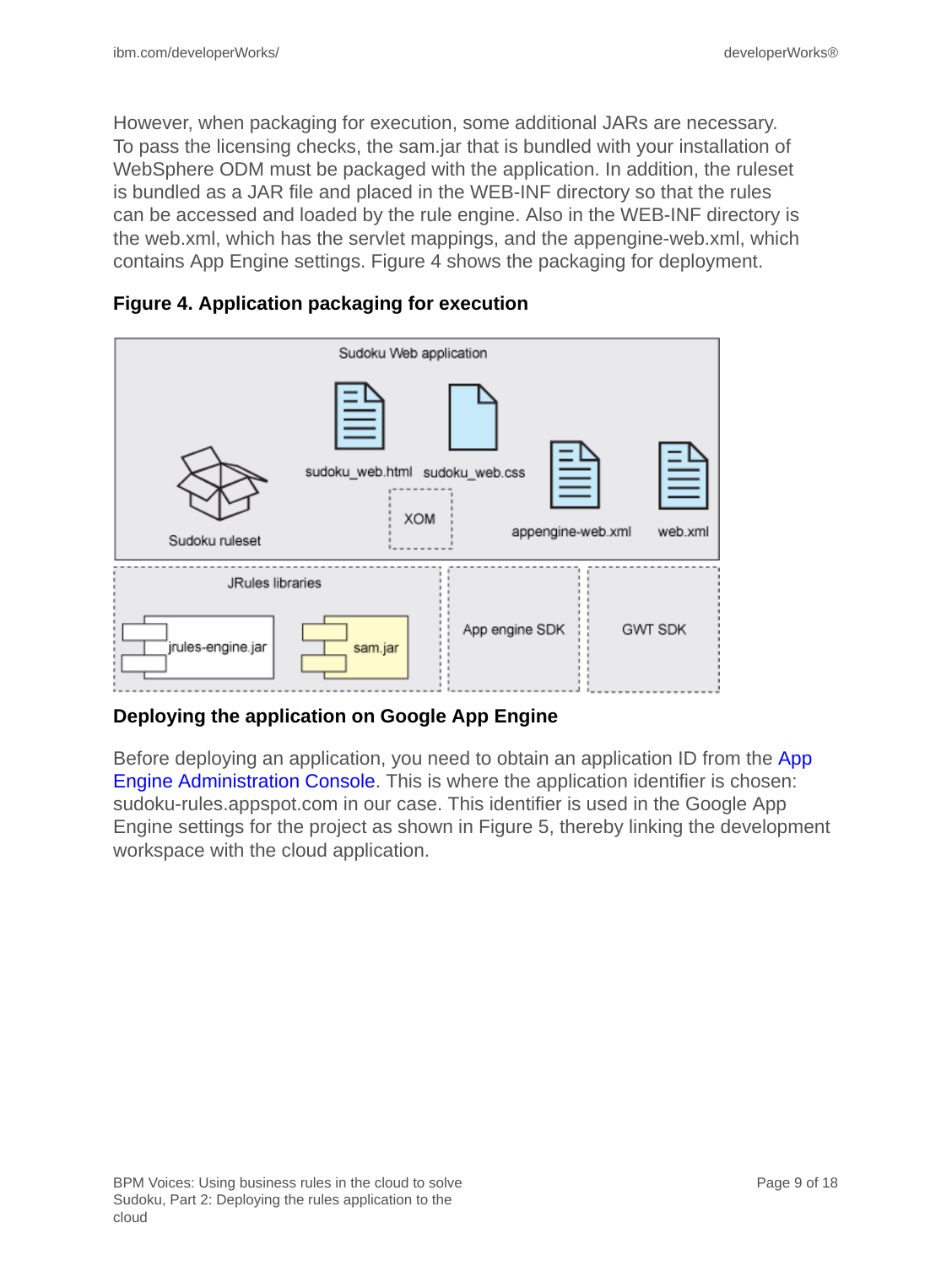|  | <b>Figure 5. App Engine settings</b> |
|--|--------------------------------------|
|--|--------------------------------------|

| : Properties for sudoku-web-gae (Filtered) |                                                                                                                                                         | $\begin{array}{c c c c c} \hline \multicolumn{3}{c }{\mathbf{0}} & \multicolumn{3}{c }{\mathbf{x}} \\\hline \multicolumn{3}{c }{\mathbf{0}} & \multicolumn{3}{c }{\mathbf{x}} \\\hline \multicolumn{3}{c }{\mathbf{0}} & \multicolumn{3}{c }{\mathbf{x}} \\\hline \multicolumn{3}{c }{\mathbf{0}} & \multicolumn{3}{c }{\mathbf{x}} \\\hline \multicolumn{3}{c }{\mathbf{0}} & \multicolumn{3}{c }{\mathbf{x}} \\\hline \multicolumn{3}{c }{\mathbf{0}} & \multicolumn{$ |
|--------------------------------------------|---------------------------------------------------------------------------------------------------------------------------------------------------------|--------------------------------------------------------------------------------------------------------------------------------------------------------------------------------------------------------------------------------------------------------------------------------------------------------------------------------------------------------------------------------------------------------------------------------------------------------------------------|
| type filter text<br>a.                     | App Engine                                                                                                                                              | $\Leftrightarrow \mathbf{v} \Leftrightarrow \mathbf{v} \bullet \mathbf{v}$                                                                                                                                                                                                                                                                                                                                                                                               |
| Google<br><b>App Engine</b>                | V Use Google App Engine<br><b>App Engine SDK</b><br><sup>(a)</sup> Use default SDK (App Engine (1) - 1.6.4)<br>Use specific SDK: App Engine (1) - 1.6.4 | Configure SDKs                                                                                                                                                                                                                                                                                                                                                                                                                                                           |
|                                            | Deployment                                                                                                                                              |                                                                                                                                                                                                                                                                                                                                                                                                                                                                          |
|                                            | Application ID: sudoku-rules                                                                                                                            | My applications                                                                                                                                                                                                                                                                                                                                                                                                                                                          |
|                                            | <b>Version:</b><br>$\mathbf{1}$                                                                                                                         | Existing versions                                                                                                                                                                                                                                                                                                                                                                                                                                                        |
|                                            | <b>Datastore</b><br>Enable local HRD support<br>Use Datanucleus JDO/JPA to access the datastore                                                         | <b>Run Configurations</b>                                                                                                                                                                                                                                                                                                                                                                                                                                                |
|                                            | Google Cloud SQL                                                                                                                                        |                                                                                                                                                                                                                                                                                                                                                                                                                                                                          |
|                                            | <b>Enable Google Cloud SQL</b>                                                                                                                          | My instances                                                                                                                                                                                                                                                                                                                                                                                                                                                             |
|                                            | Development SQL instance (used by local development server)                                                                                             |                                                                                                                                                                                                                                                                                                                                                                                                                                                                          |
|                                            | @ Use MySQL instance                                                                                                                                    | Configure                                                                                                                                                                                                                                                                                                                                                                                                                                                                |
|                                            | Use Google Cloud SQL instance                                                                                                                           | Configure                                                                                                                                                                                                                                                                                                                                                                                                                                                                |
|                                            | App Engine SQL instance                                                                                                                                 | Configure                                                                                                                                                                                                                                                                                                                                                                                                                                                                |
| ?                                          |                                                                                                                                                         | Cancel<br><b>OK</b>                                                                                                                                                                                                                                                                                                                                                                                                                                                      |

Deploying the application to the App Engine involves two steps:

- 1. Compiling the application using the GWT compiler to generate the compiled application artifacts in a standard WAR directory structure.
- 2. Uploading the application to the cloud, which is done using the deployment wizard provided with the plugin, as shown in Figure 6.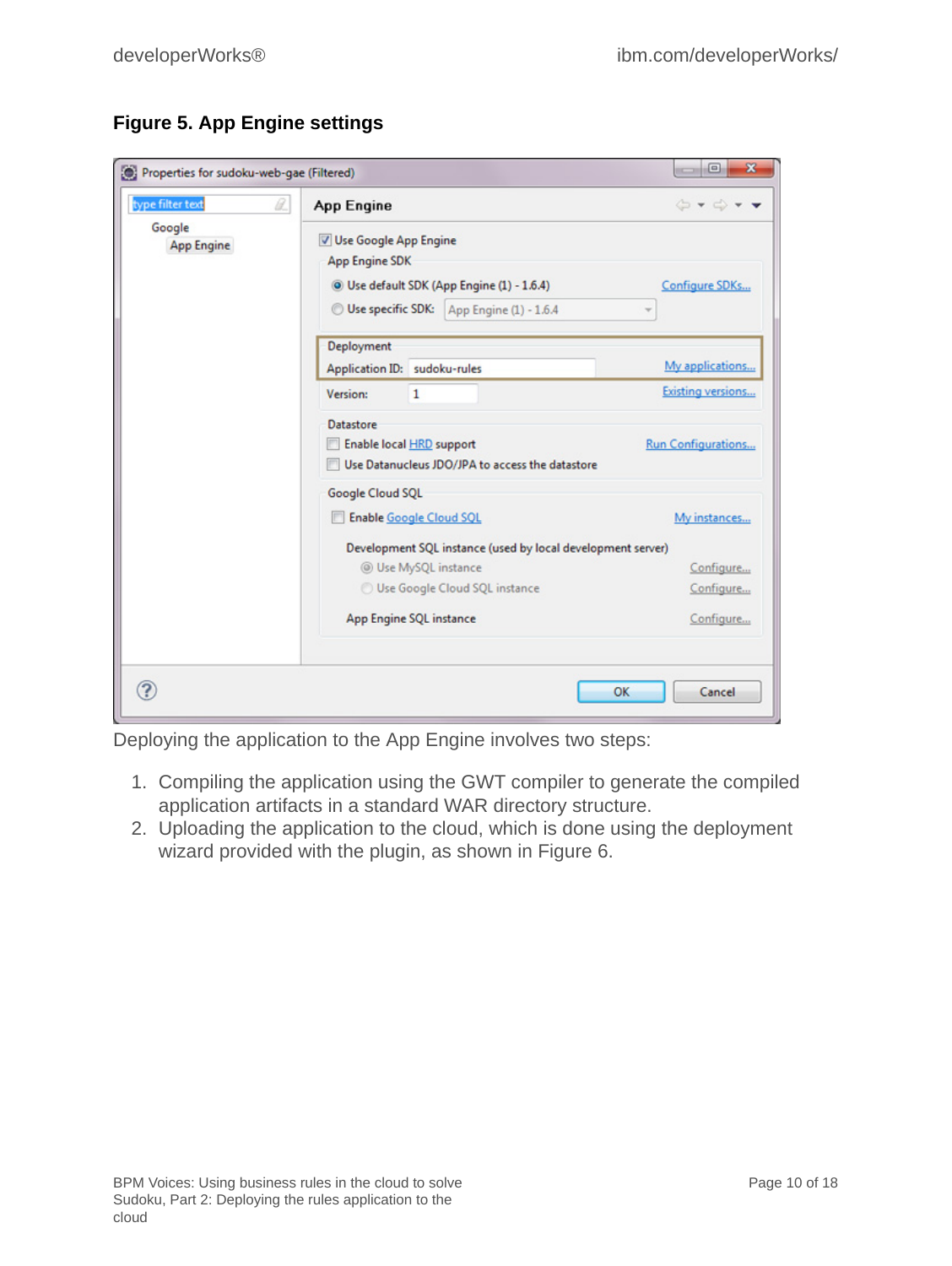#### **Figure 6. Deploying the application to Google App Engine**

| Deploy Project to Google App Engine                                                                                             | $\mathbf{x}$ |
|---------------------------------------------------------------------------------------------------------------------------------|--------------|
| Deploy<br>(i) Ready to deploy application 'sudoku-rules', version 1                                                             |              |
| Project: sudoku-web-gae                                                                                                         | Browse       |
| Select the frontend and backends to deploy:<br><b>V</b> Frontend<br><b>Backends</b><br>$\boldsymbol{J}$<br><b>√</b> rule-engine | Learn more   |
| App Engine project settings<br>Deploy                                                                                           | Cancel       |

#### **Executing the application on Google App Engine**

Once deployed, the web application can be accessed on the internet by pointing your browser to [http://sudoku-rules.appspot.com/.](http://sudoku-rules.appspot.com/) However, executing of the Sudoku application on App Engine has some serious challenges. Rule parsing and execution is extremely slow, to the point that solving most of the Sudoku configurations exceeds the 60 seconds that is the limit for an App Engine application to respond. To overcome this, first an attempt is made to upgrade the instance class that the application is run on. This is configured in the application settings of the App Engine administration console, as shown in Figure 7. However, even with the most powerful front-end server instance class of F4, which is a 2400 MHz CPU with 512 MB of RAM, the performance is grossly inadequate and most requests fail to reach a solution in the allotted 60 seconds.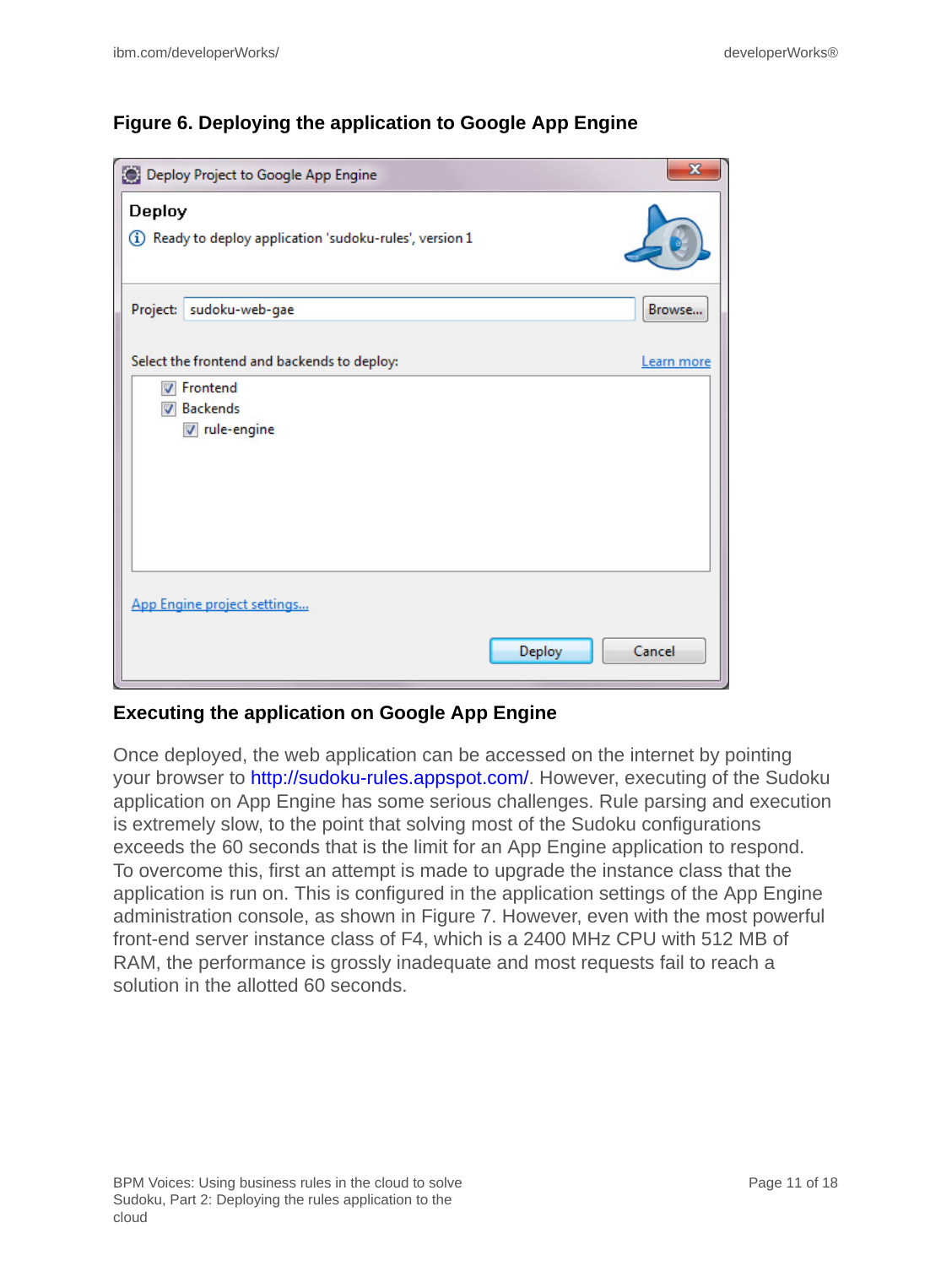

#### **Figure 7. Application settings in App Engine**

#### ([See a larger version of Figure 7.](1209_rao-sidefile1.html))

Google App Engine provides another execution pattern called *backends*, which are special App Engine instances that have no request deadlines. Each backend instance has a unique URL formed by adding a backend prefix to the URL: [http://](http://rule-engine.sudoku-rules.appspot.com/) [rule-engine.sudoku-rules.appspot.com/](http://rule-engine.sudoku-rules.appspot.com/) for the Sudoku Web application. There are four backend instance classes, as shown in Table 1. Using a configuration file (backends.xml in WEB-INF directory), we use an App Engine instance of the B2 class. With this backend, the 60 second interruption is avoided and the Sudoku solution is obtained after the application runs for multiple minutes. However, even bumping it up to a B8 class does not appreciably improve performance. This suggests that it is neither CPU nor memory that is the performance bottleneck. There appears to be something inherent to the App Engine JVM that makes the rule execution extremely slow.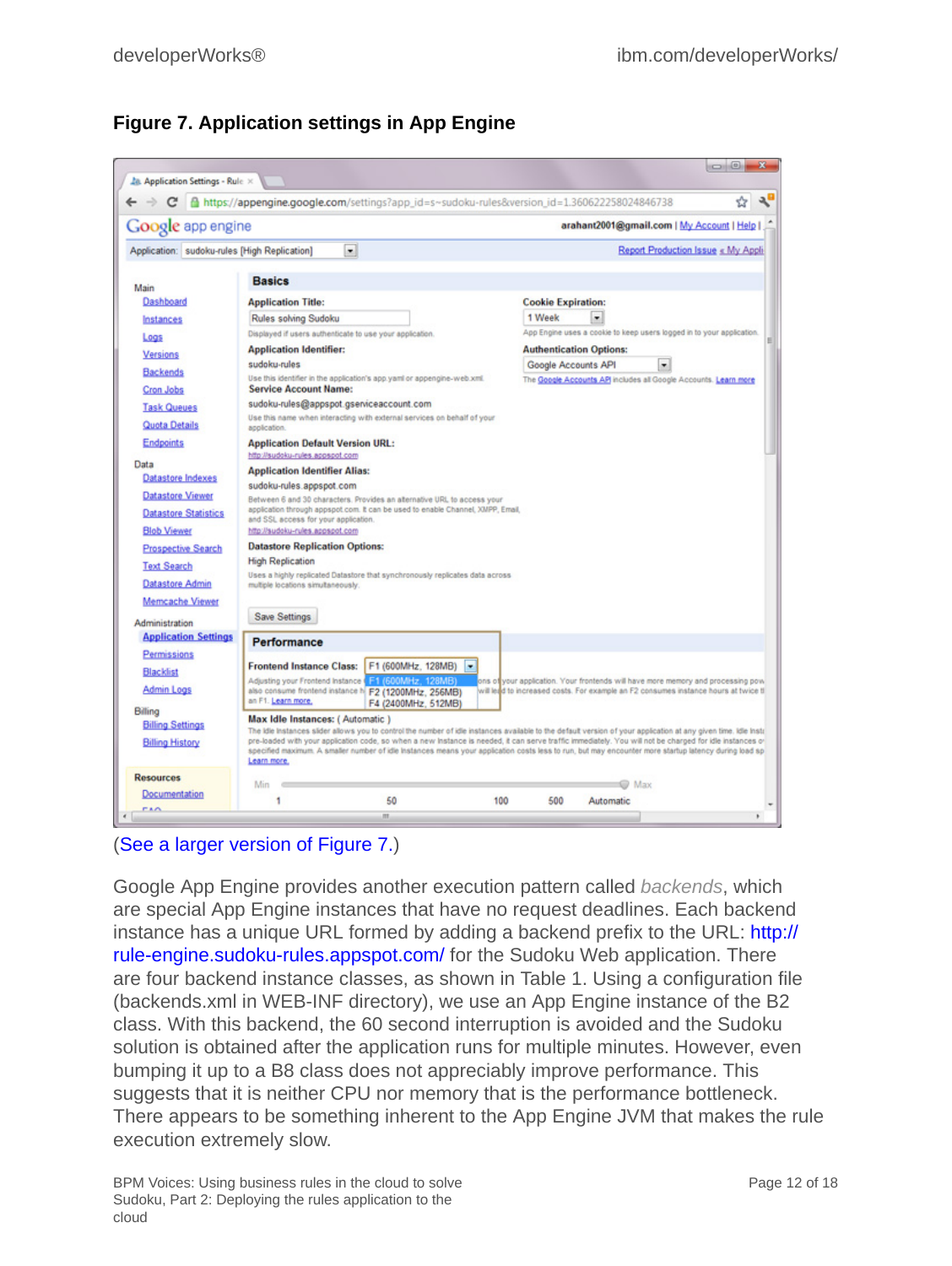| <b>Backend Class configuration</b> | <b>Memory limit</b> | <b>CPU limit</b> |
|------------------------------------|---------------------|------------------|
| <b>B1</b>                          | 128MB               | 600MHz           |
| B <sub>2</sub> (default)           | 256MB               | $1.2$ GHz        |
| <b>B4</b>                          | 512MB               | $2.4$ GHz        |
| B <sub>8</sub>                     | 1024MB              | 4.8GHz           |

# **Deploying the Sudoku application using Amazon Web Services**

Given the inadequate performance I saw when running the application on App Engine, I turned my attention to [Amazon Elastic Beanstalk](http://aws.amazon.com/elasticbeanstalk/), which is offered as part of Amazon Web Services (AWS). Amazon Elastic Beanstalk may be considered a PaaS offering that handles the deployment details of load balancing, auto-scaling and application monitoring. It leverages other AWS services such as Amazon Elastic Cloud Compute (Amazon EC2), Elastic Load Balancing, and Auto Scaling. Amazon Elastic Beanstalk is built on commonly used technology stacks and allows the use of Apache Tomcat on Linux™ to run Java applications.

AWS also offers a [free usage tier](http://docs.amazonwebservices.com/gettingstarted/latest/awsgsg-freetier/TestDriveFreeTier.html) for new users for one year, which allows 750 hours of [Amazon EC2](http://aws.amazon.com/ec2) Linux†Micro Instance usage (613 MB of memory) each month.

#### **Installing and configuring AWS**

The [AWS Toolkit for Eclipse](http://aws.amazon.com/eclipse/) is an open source plugin for Eclipse that contains AWS libraries and project templates that aid a developer in developing and deploying Java applications using AWS. It integrates the AWS Elastic Beanstalk with the Eclipse IDE.

Before creating an AWS application, you need to sign up for an [AWS account](http://aws.amazon.com/console/) and also for any of the individual services used. The Sudoku application only makes use of the Elastic Compute Cloud (EC2) service, which is a virtual computing environment that can be configured with a variety of operating systems and Amazon Machine Images (AMI). I chose a 64-bit Amazon Linux running Tomcat 6.

The AWS toolkit is used to create a new AWS Java web project, which creates a web application project configured with the AWS SDK and AWS credentials as specified in the preferences panel, shown in Figure 8.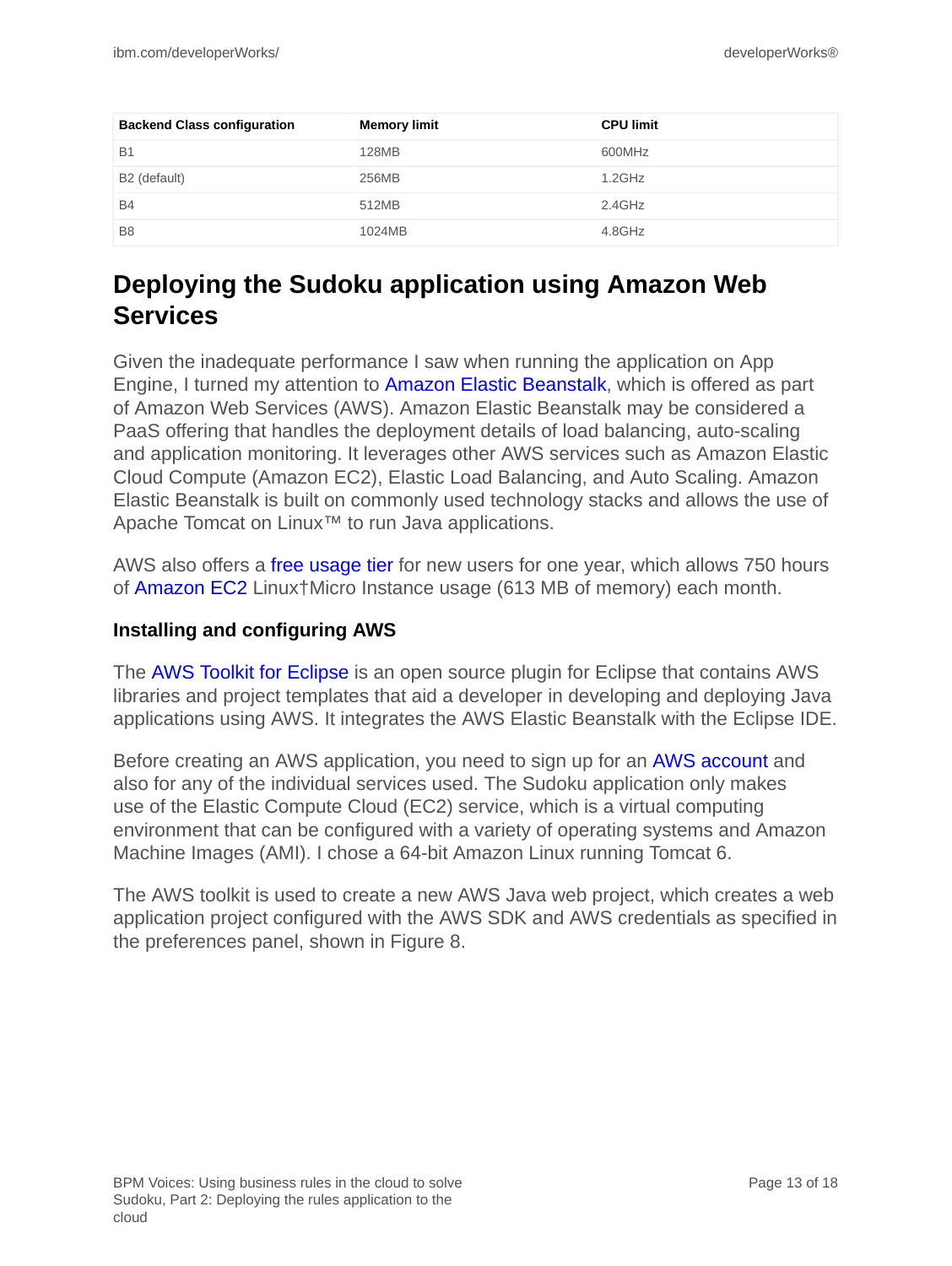#### **Figure 8. AWS configuration**

| <b>AWS Toolkit Preferences</b><br><b>AWS Accounts:</b><br>Default Account: arahant |                                                                                                                |                                                                                                                               |                                                                                                                                                                                                |
|------------------------------------------------------------------------------------|----------------------------------------------------------------------------------------------------------------|-------------------------------------------------------------------------------------------------------------------------------|------------------------------------------------------------------------------------------------------------------------------------------------------------------------------------------------|
|                                                                                    | This account will be used by default for all features in the AWS Toolkit for Eclipse, unless they specifically | Add account                                                                                                                   | Remove account                                                                                                                                                                                 |
| <b>Account Name:</b><br>Access Key ID:                                             | arahant<br>AKIAI6T73MCRYV3XXX                                                                                  |                                                                                                                               |                                                                                                                                                                                                |
| Secret Access Key:                                                                 | **********************************<br>Show secret access key                                                   |                                                                                                                               |                                                                                                                                                                                                |
|                                                                                    |                                                                                                                |                                                                                                                               |                                                                                                                                                                                                |
|                                                                                    |                                                                                                                |                                                                                                                               | Apply                                                                                                                                                                                          |
|                                                                                    | <b>Account Details:</b>                                                                                        | allow you to select an account.<br>Dptional configuration:<br>Get help or provide feedback on the AWS Java Development forum. | Sign up for a new AWS account or find your existing AWS security credentials.<br>See Network connections to configure how the AWS Toolkit connects to the internet.<br><b>Restore Defaults</b> |

#### ([See a larger version of Figure 8.](1209_rao-sidefile2.html))

#### **Building and packaging the application on AWS**

No additional coding is necessary to deploy the Sudoku application on AWS. The compiled application artifacts from the App Engine WAR directory are simply copied over to the WebContents directory of the AWS project. The packaging of the deployed application is quite similar to that for Google App Engine, except that the App Engine SDK is swapped out for the AWS SDK. These application artifacts are packaged into a WAR file that can then be deployed to any Tomcat server, including the one provided by the Amazon Elastic Compute Cloud.

#### **Deploying the application on AWS**

The [AWS Management Console](http://aws.amazon.com/console/), which is a web-based interface for managing cloud resources, is used to upload and deploy the WAR file as shown in Figure 9.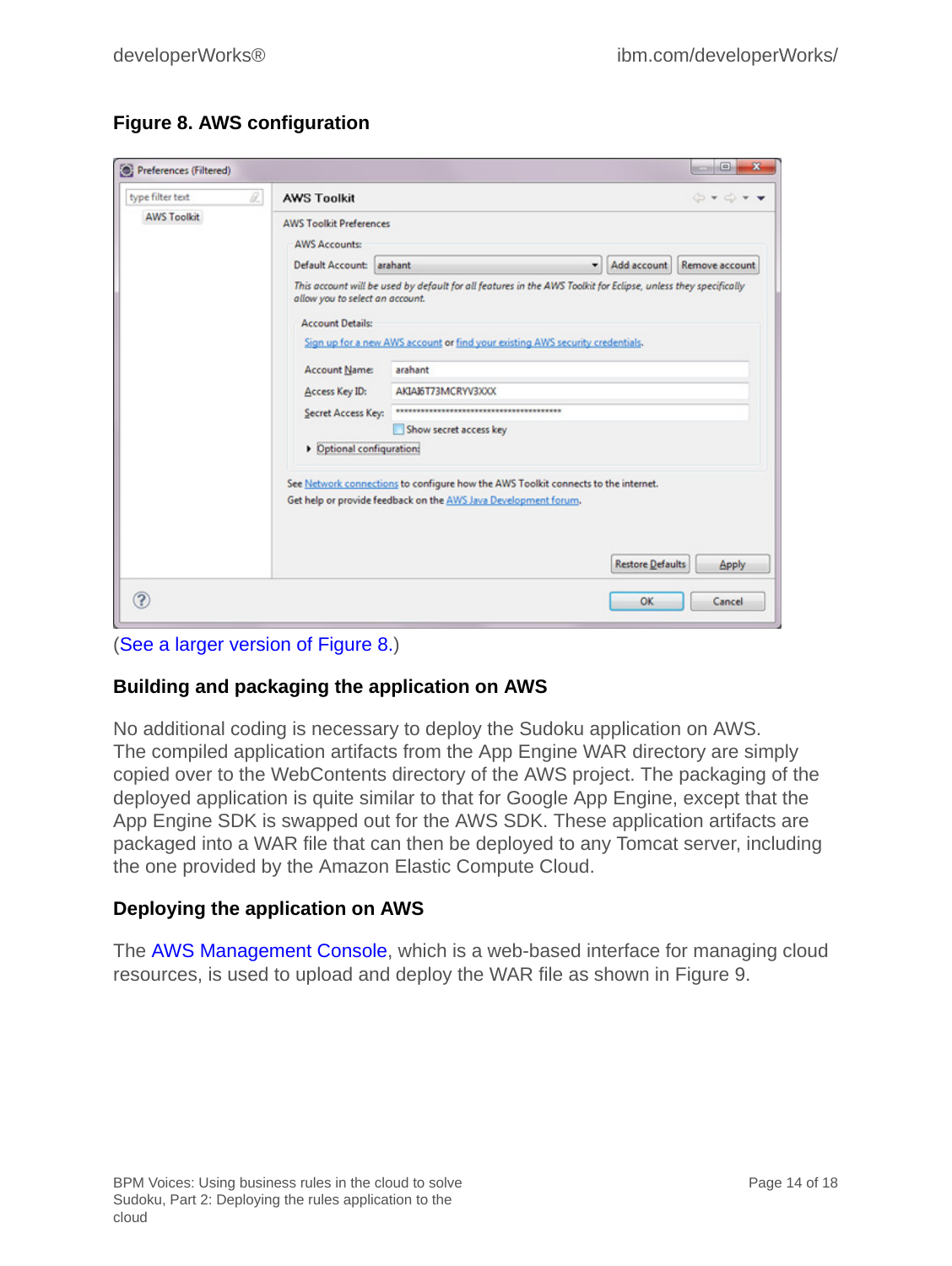#### **Figure 9. AWS Management Console**

| ₽<br>US East (Virginia) ▼                                                                                     | sudoku-web                                             |  |
|---------------------------------------------------------------------------------------------------------------|--------------------------------------------------------|--|
| ▼ Elastic Beanstalk Application Details                                                                       |                                                        |  |
| <b>Overview</b><br><b>Events</b>                                                                              | Versions                                               |  |
| <b>Application Description:</b>                                                                               | sudoku-rules                                           |  |
| <b>Created on:</b>                                                                                            | 2012-03-23 19:07 EDT                                   |  |
|                                                                                                               | Edit Application Description   Delete This Application |  |
| sudoku-web Environments<br>sudoku-web-env<br>Successfully running version 0730.<br><b>Environment Details</b> |                                                        |  |
| <b>Overview</b><br>Logs                                                                                       | Monitoring<br>Events                                   |  |
| URL:                                                                                                          | http://sudoku-web-env-hnyeth7e8i.elasticbeanstalk.com  |  |
| <b>Running Version:</b>                                                                                       | 0730                                                   |  |
| <b>Container Type:</b>                                                                                        | 64bit Amazon Linux running Tomcat 6                    |  |
| <b>Changed on:</b>                                                                                            | 2012-07-30 16:52 EDT                                   |  |
| Deploy a Different Version                                                                                    | $\mathbf{L}$<br><b>Edit Configuration</b>              |  |

As part of the application deployment configuration, you specify the instance type used, which may range from micro (613 MB of memory, up to 2 compute units) to High-Memory Quadruple Extra Large Instance (68.4 GB of memory, 26 EC2 Compute Units). For the Sudoku application, I used the micro instance (as shown in Figure 10, which I found to be sufficient for testing purposes.

**Figure 10. AWS deployment configuration**

| sudoku-web Environments                                                                                                                                                                                                                              | <b>Edit Configuration</b><br>Cancel X                                                                                                                                                                                                                                                                                                                                                                                                                                                                                                                                                                                 |
|------------------------------------------------------------------------------------------------------------------------------------------------------------------------------------------------------------------------------------------------------|-----------------------------------------------------------------------------------------------------------------------------------------------------------------------------------------------------------------------------------------------------------------------------------------------------------------------------------------------------------------------------------------------------------------------------------------------------------------------------------------------------------------------------------------------------------------------------------------------------------------------|
| sudoku-web-env<br>Successfully running version 0730.                                                                                                                                                                                                 | Pick a saved configuration and/or edit the attributes below. When you are finished making edits,<br>click "Apply Changes".                                                                                                                                                                                                                                                                                                                                                                                                                                                                                            |
| <b>W</b> Environment Details<br>Overview Logs Monitoring Events                                                                                                                                                                                      | Saved Configurations: None =                                                                                                                                                                                                                                                                                                                                                                                                                                                                                                                                                                                          |
| http://sudoku-web-env-hnyeth7e8i.elasticbeanstalk.com<br>URLE<br><b>Running Version:</b><br>0730<br>Container Type:<br>64bit Amazon Linux running Tomcat 6<br>Changed on:<br>2012-07-30 16:52 EDT<br>Deploy a Different Version   Edit Configuration | Server Load Balancer Auto Scaling Database Notifications Container<br>These settings allow you to control your environment's servers and enable login. Learn more >><br>*EC2 Instance Type<br>t1 micro<br>$\overline{\phantom{a}}$<br>sance type that best meets your<br>t1 micro<br>ly, and cost needs.<br>m1 small<br>c1.medium<br><sup>®</sup> EC2 Security Groups<br>default<br>m1.medium<br>m1.large<br><sup>®</sup> Existing Key Pair<br>m1.xlarge<br>are used to enable login to your<br>e1.xlarge<br>m2 xlarge<br><sup>®</sup> Monitoring Interval<br>m2 2xlarge<br>m2.4xlarge<br>* Custom AMI ID amidSec3cbc |
|                                                                                                                                                                                                                                                      | Note: *It may take a few minutes to see changes to these options take effect in your<br>environment.<br>Apply Changes<br>Cancel                                                                                                                                                                                                                                                                                                                                                                                                                                                                                       |

BPM Voices: Using business rules in the cloud to solve Sudoku, Part 2: Deploying the rules application to the cloud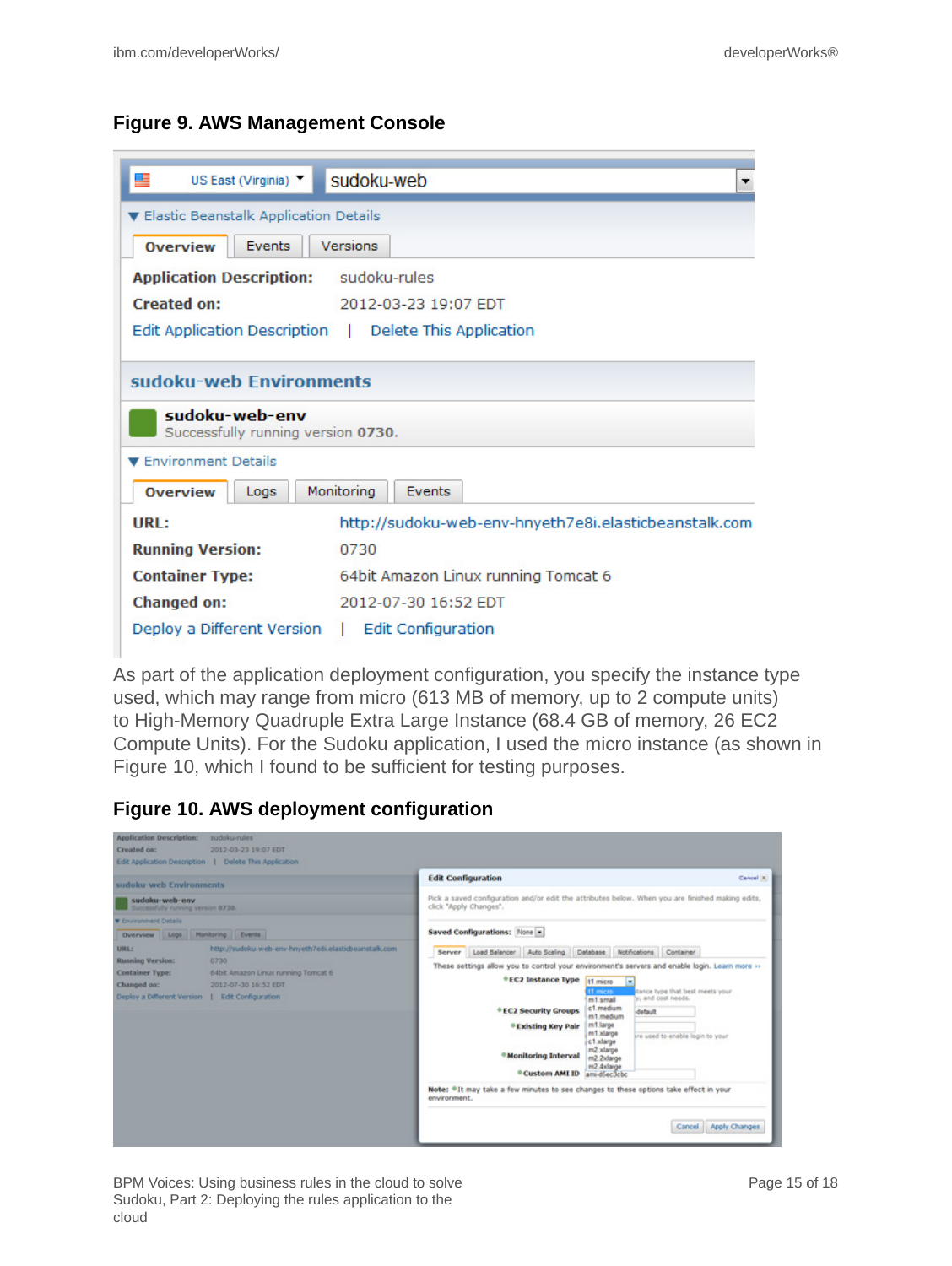As before, the WAR file deployed to EC2 uses an embedded rule engine. However, you do have the more flexible option of using the Rule Execution Server Java SE deployment. On the Java SE platform, the Execution Unit (XU) is deployed as a simple JAR and WebSphere ODM rule engine pooling is enabled. Full management and monitoring support of the Rule Execution Server can be harnessed by packaging the Java SE execution stack with the web application. This makes use of external persistence to store the ruleset, which is not an option for Google App Engine, but is an option with AWS. To maintain parity with the App Engine deployment, I didn't exercise this option.

#### **Executing the application on AWS**

You can invoke the Sudoku application by pointing your browser to [http://sudoku](http://sudoku-web-env-hnyeth7e8i.elasticbeanstalk.com/)[web-env-hnyeth7e8i.elasticbeanstalk.com/.](http://sudoku-web-env-hnyeth7e8i.elasticbeanstalk.com/) As expected, the look and feel of the application is identical to the application deployed on App Engine. However, performance is a different matter: the application's performance is a couple of orders of magnitude better on AWS than on App Engine. Even fairly tough puzzles are solved in a matter of a few seconds!

### **Conclusion**

The free usage tier offered by Google App Engine and Amazon Web Services makes it easy for developers and architects to get hands-on experience building cloud applications. As the demands on these cloud applications for smart decision-making increase, so will the need to integrate with rule engines. This article showed you how a web application built using GWT can leverage a rule engine during execution. It also illustrated how the Sudoku web application can easily be deployed to multiple cloud platforms. You saw that using an embedded rule engine as the rule integration pattern worked in both App Engine and AWS. You also saw which components of WebSphere ODM should be packaged with the web application.

Cloud offerings from different vendors vary widely in their capabilities and restrictions. With Google App Engine, you're restricted to an embedded engine. However, with AWS you have more rule deployment options, such as Java SE deployment on Tomcat. In general, as compared with AWS the Google App Engine sacrifices flexibility for ease of use.

Running rule applications on the Cloud is not without its challenges. For example, I had to resort to using a "backend" in App Engine to execute the rules. Unexpectedly, there was a marked difference between AWS and App Engine in the performance of rule applications. Google App Engine had very poor performance on the Sudoku application even with the largest application instance class, while AWS provided snappy performance with its smallest instance class.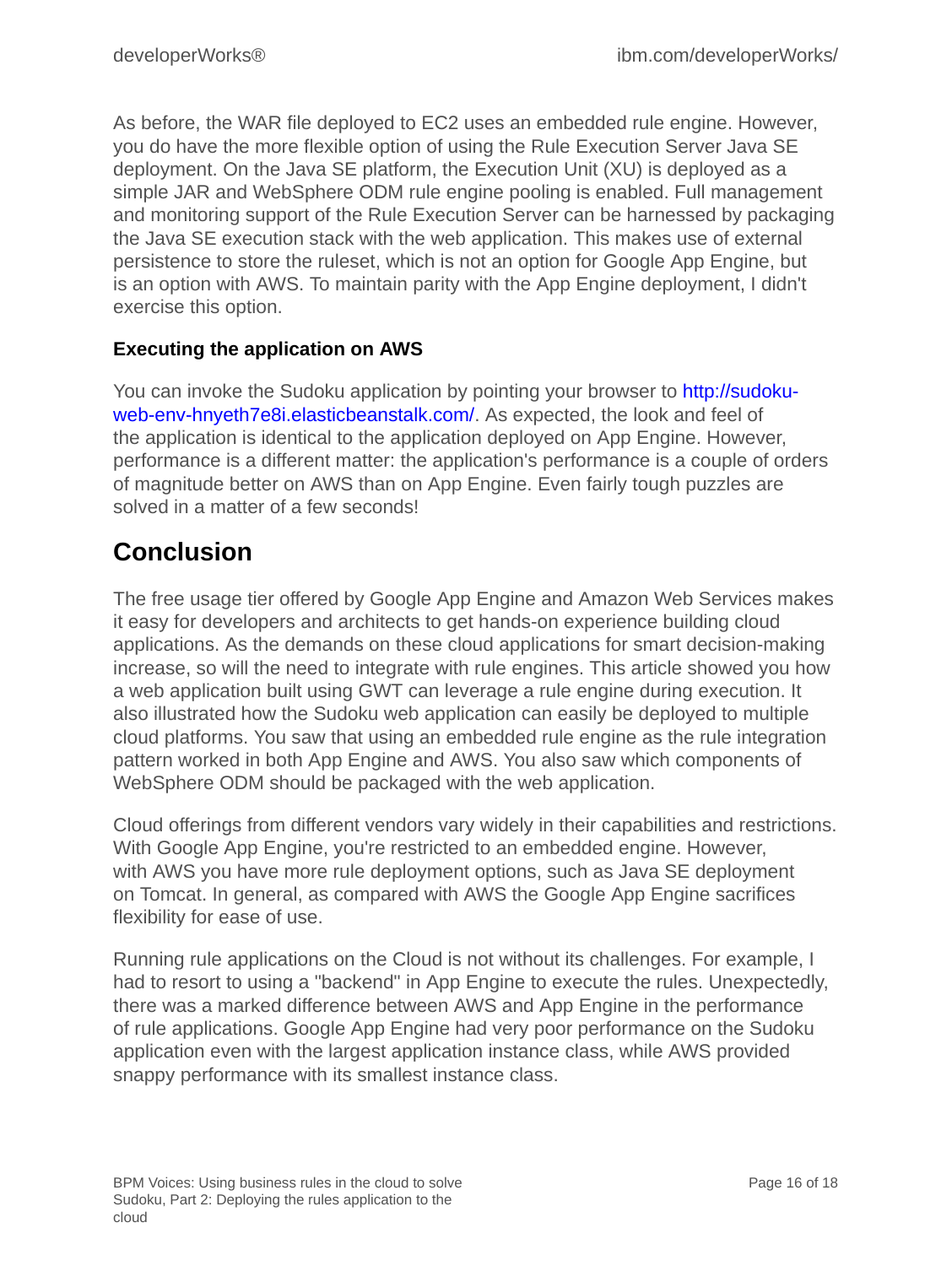# **Resources**

- [Cloud Computing](http://en.wikipedia.org/wiki/Cloud_computing)
- [IBM SmartCloud Application Services](http://www.ibm.com/cloud-computing/us/en/paas.html)
- [Get Started with the GWT SDK](https://developers.google.com/web-toolkit/gettingstarted)
- [Google Web Toolkit: Making Remote Procedure Calls](https://developers.google.com/web-toolkit/doc/latest/tutorial/RPC)
- [Google Web Toolkit: Developer's Guide](https://developers.google.com/web-toolkit/doc/2.4/DevGuide)
- [Rule Execution Server overview](http://pic.dhe.ibm.com/infocenter/dmanager/v7r5/topic/com.ibm.dserver.res/Content/Business_Rules/_pubskel/Infocenter_Primary/ps_DS_Rule_Execution_Server1440.html)
- [Google App Engine](https://developers.google.com/appengine/)
- [AWS Elastic Beanstalk](http://docs.amazonwebservices.com/elasticbeanstalk/latest/dg/Welcome.html)
- [Using business rules in the cloud to solve Sudoku, Part 1: Implementing the](http://www.ibm.com/developerworks/bpm/bpmjournal/1206_col_rao/1206_col_rao.html) [rules application](http://www.ibm.com/developerworks/bpm/bpmjournal/1206_col_rao/1206_col_rao.html)
- [IBM WebSphere Operational Decision Management V7.5 Information Center:](http://publib.boulder.ibm.com/infocenter/dmanager/v7r5/index.jsp) The information center contains information describing the IBM WebSphere Operational Decision Management product line and features.
- [WebSphere Operational Decision Management V7.5](http://www.ibm.com/developerworks/downloads/soasandbox/wodm.html?re=WODM_OV): Try the WebSphere Operational Decision Management samples online.
- [developerWorks BPM zone](http://www.ibm.com/developerworks/bpm/bpmjournal/): Get the latest technical resources on IBM BPM solutions, including downloads, demos, articles, tutorials, events, webcasts, and more.
- [IBM BPM Journal](http://www.ibm.com/developerworks/bpm/): Get the latest articles and columns on BPM solutions in this quarterly journal, also available in both Kindle and PDF versions.